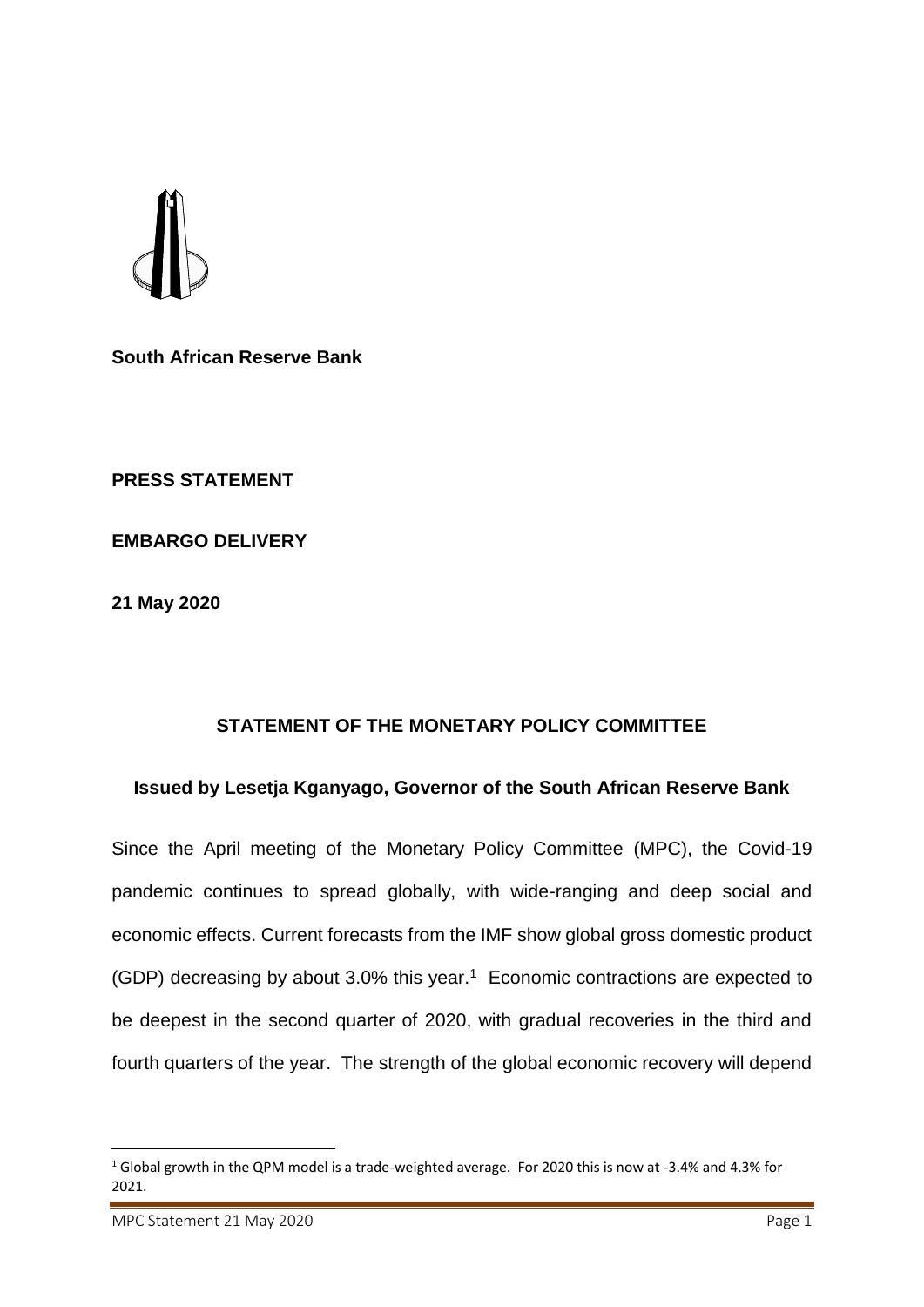in part on how quickly countries are able to open up for economic activity *safely*, and in particular how effectively societies comply with social distancing rules. The World Health Organisation advises that further complications from the virus are being identified and the pandemic is unlikely to end quickly, with the virus coming in waves over time.

The crisis has caused extreme volatility in financial asset prices with sharp and deep market sell-offs followed recently by a partial recovery. Investor interest in higheryielding assets has improved somewhat in recent days, but the general environment reflects pronounced levels of risk aversion, in particular for emerging market currencies, equities and bonds. Uncertainty about future global economic prospects, trade relationships and supply chains has increased again.

Policy responses to the crisis have generally been robust, with the magnitudes dependent on the degree of policy space available to countries. The US Federal Reserve has taken further steps to expand its balance sheet and the European Central Bank (ECB) has made similar commitments. Emerging and developing economies generally have less policy space available and credit is more expensive. The International Financial Institutions (IFIs) have made available extraordinary levels of emergency financial support to respond to Covid-19.<sup>2</sup>

The Covid-19 outbreak has major health, social and economic impacts, presenting challenges in forecasting domestic economic activity. The compilation of accurate economic statistics will also remain severely challenged. The Bank currently expects GDP in 2020 to contract by 7.0%, compared to the 6.1% contraction forecast in April. Even as the lockdown is relaxed in coming months, for the year as a whole,

 $\overline{a}$ 

<sup>2</sup> About 57 countries have been granted funds from the IMF's Rapid Financing Instrument and the Rapid Credit Facility.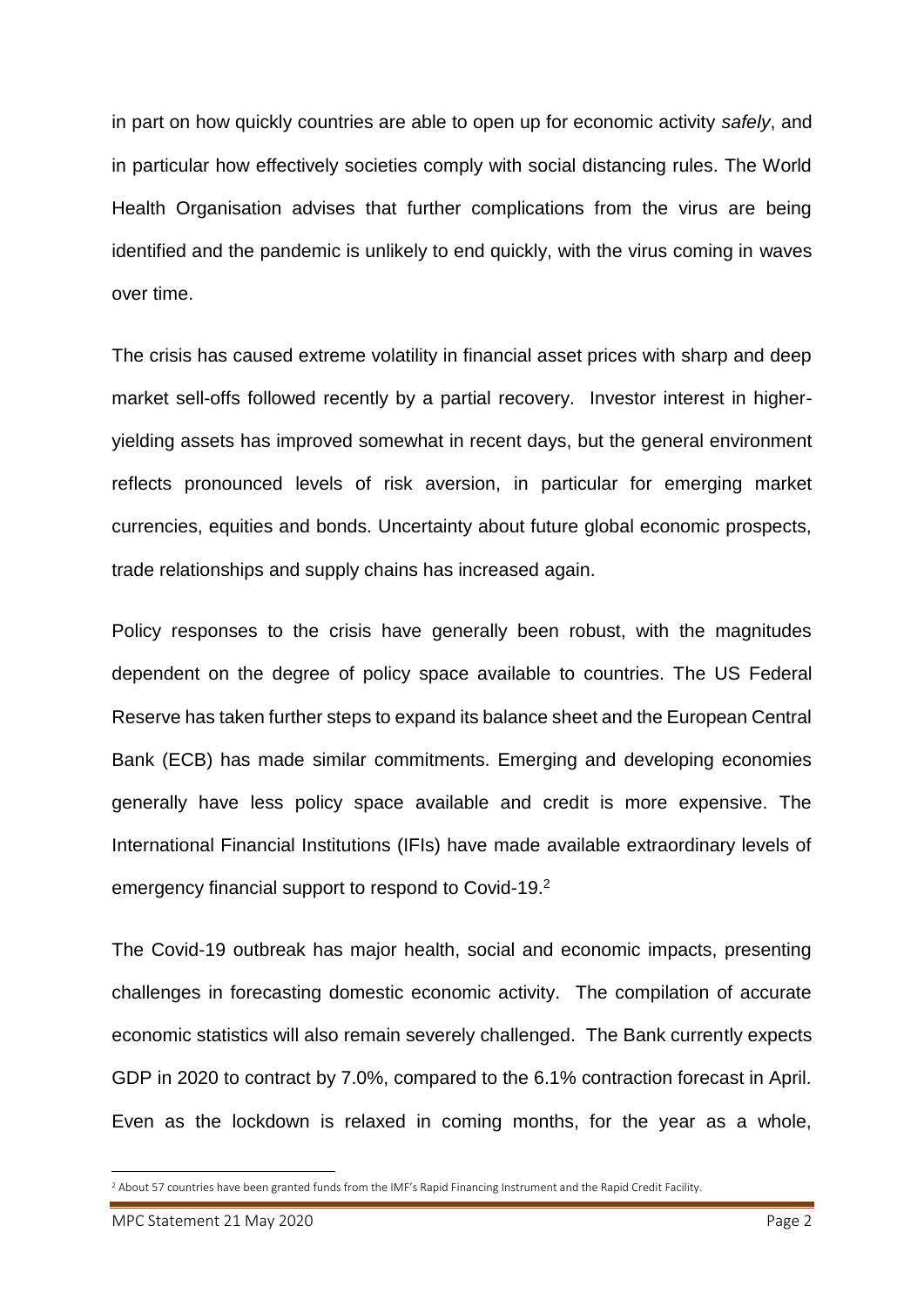investment, exports and imports are expected to decline sharply. Job losses are also expected to be widespread.

Easing of the lockdown will support growth in the near term and some high frequency activity indicators show a pickup in spending from extremely low levels. However, getting back to pre-pandemic activity levels will take time. GDP is expected to grow by 3.8% in 2021 and by 2.9% in 2022.

South Africa's terms of trade remain robust. Commodity export prices have eased in recent weeks, but are still at healthy levels. Oil prices remain generally low. The spot price for Brent crude oil is currently around \$34 per barrel, and is expected to remain around these levels in coming months, contributing to reduced petrol price inflation. For our forecast, the Brent crude oil price is expected to average \$37 per barrel in 2020 and \$45 per barrel in 2021.

Exceptionally accommodative policies and the relaxation of lockdowns in many advanced economies have supported a partial recovery in global financial markets, but financing conditions for emerging markets remain uncertain. Domestically, credit risk associated with public borrowing needs remains very high, contributing to nonresident investors' sales of about R149 billion of local-currency denominated assets.

The rand has depreciated by 22.9% against the USD since January and by 0.7% since the April meeting of the MPC. The implied starting point for the rand forecast is R18.40 to the US dollar, compared with R17.80 at the time of the previous meeting. Resident investors have increased purchases of long-term bonds, helping to ease yields in recent days, but the yield curve remains exceptionally steep. $3$ 

 $\overline{a}$ 

<sup>&</sup>lt;sup>3</sup> Measured by the spread between the R2036 and R2048 to the R186 bonds.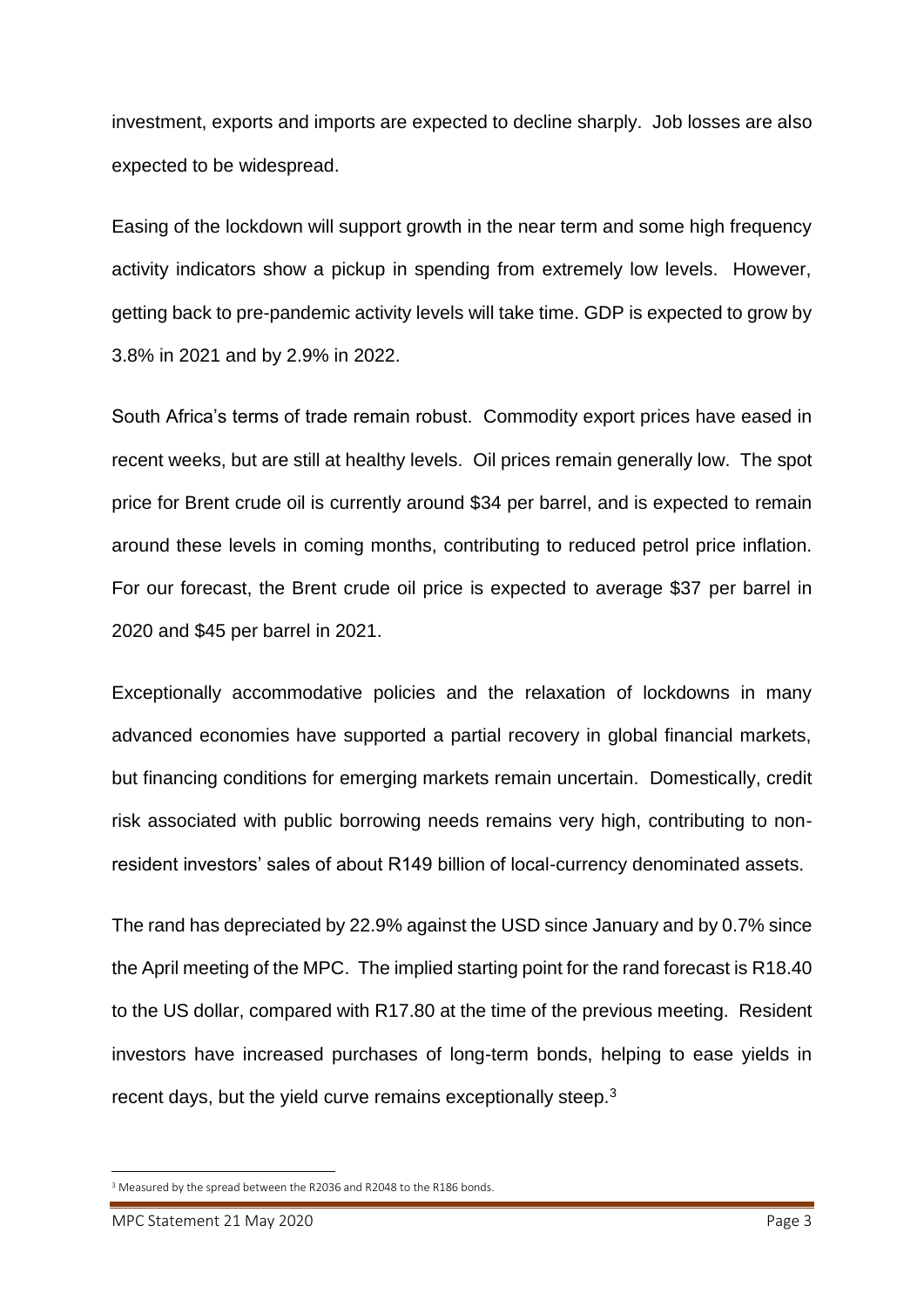The Bank's headline consumer price inflation forecast averages 3.4% for 2020 and 4.4% in 2021 and 2022. The forecast for core inflation is lower at 3.5% in 2020, 3.8% in 2021, and 4.1% in 2022.

The overall risks to the inflation outlook at this time appear to be to the downside, but less clearly so compared to conditions in March and April. Global producer price and food inflation appear to have bottomed out. Oil prices remain low but have recovered somewhat. Local food price inflation is also expected to remain contained. Risks to inflation from currency depreciation are expected to stay muted while pass-through remains slow. However, electricity and other administered prices remain a concern. Upside risks to inflation could also emerge from heightened fiscal risks and sharp reductions in the supply of goods and services.

Expectations of future inflation continued to soften but broadly remain around the midpoint of the band. Market-based expectations for short and medium-term inflation have fallen, while long-term inflation expectations remain higher.<sup>4</sup>

Despite sustained higher levels of country financing risk, the Committee notes that the economic contraction and slow recovery will keep inflation well below the midpoint of the target range for this year. Barring inflation risks outlined earlier, inflation is expected to be well contained over the medium-term, remaining close to the midpoint in 2021 and 2022.

1

<sup>4</sup> The latest Bureau for Economic Research (BER) survey has expectations for 2020 down by 0.4ppts to 4.4% and to 4.6% (from 5.0%) for 2021. Five-year-ahead inflation expectations also eased to 4.7% (from 4.9%). Market analysts (Reuters Econometer) expect inflation to be 3.5% (from 4.2%) for 2020, 4.1% (from 4.6%) in 2021 and to remain unchanged at 4.5% for 2022. Market-based rates are calculated from the break-even inflation rate, which is the yield differential between conventional and inflation-linked bonds. These sit at 2.5% for the 5-year and 5% on the 10-year breakeven. 15-year breakeven inflation sits at 6.4%.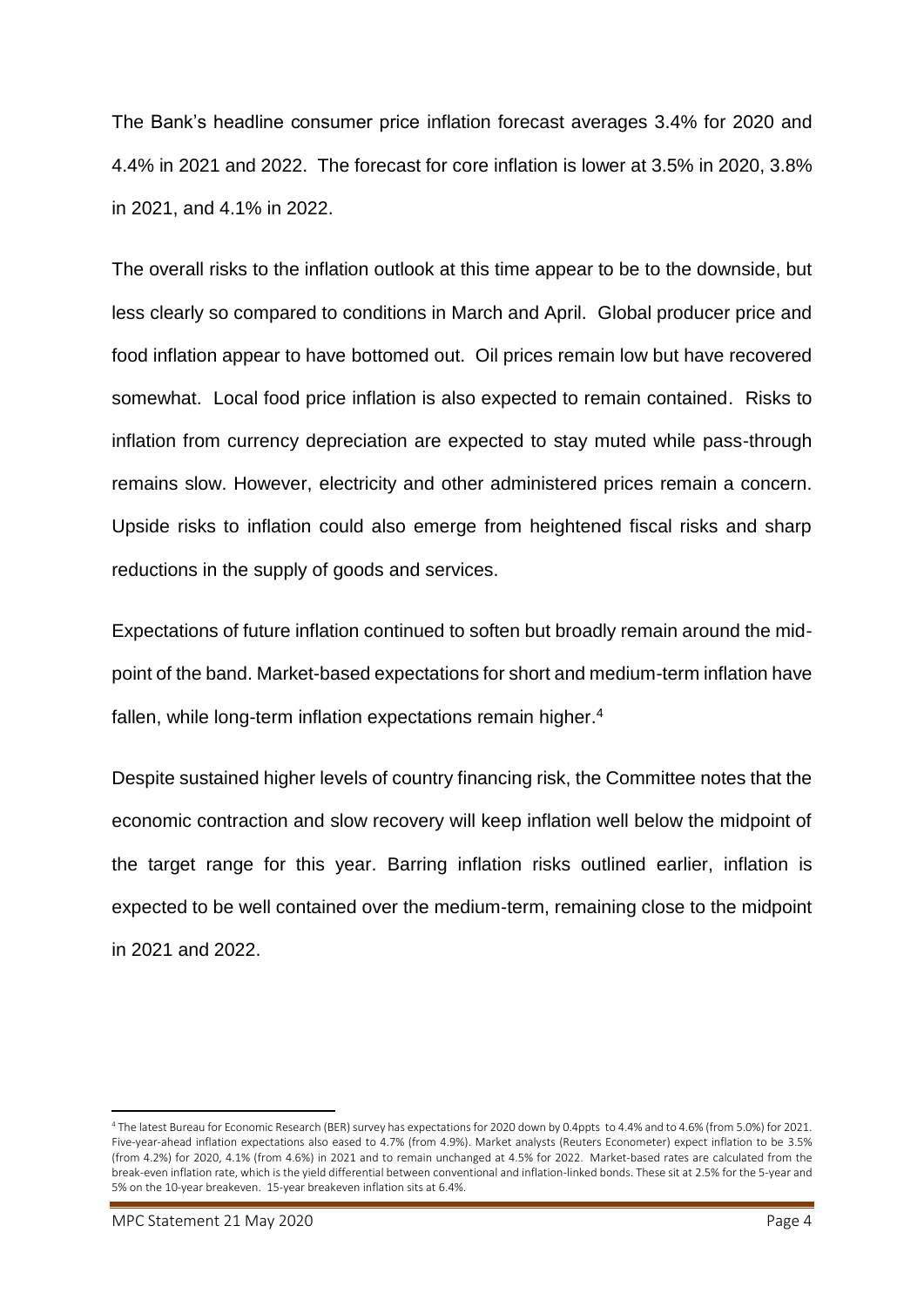Against this backdrop, the MPC decided to cut the repo rate by 50 basis points, taking it to 3.75% per annum, with effect from 22 May 2020. Three members preferred a cut of 50 basis points and two preferred a cut of 25 basis points.

The implied path of policy rates over the forecast period generated by the Quarterly Projection Model indicates two repo rate cuts of 25 basis points in the next two quarters of 2020.

Monetary policy can ease financial conditions and improve the resilience of households and firms to the economic implications of Covid-19. In addition to continued easing of interest rates, the Bank has eased regulatory requirements on banks and has taken important steps to ensure adequate liquidity in domestic markets. These actions are intended to free up more capital for lending by financial institutions to households and firms.

Monetary policy however cannot on its own improve the potential growth rate of the economy or reduce fiscal risks. These should be addressed by implementing prudent macroeconomic policies and structural reforms that lower costs generally, and increase investment opportunities, potential growth and job creation. Such steps will further reduce existing constraints on monetary policy and its transmission to the broader economy.

Global economic and financial conditions are expected to remain volatile for the foreseeable future. In this highly uncertain environment, future decisions will continue to be data dependent and sensitive to the balance of risks to the outlook.